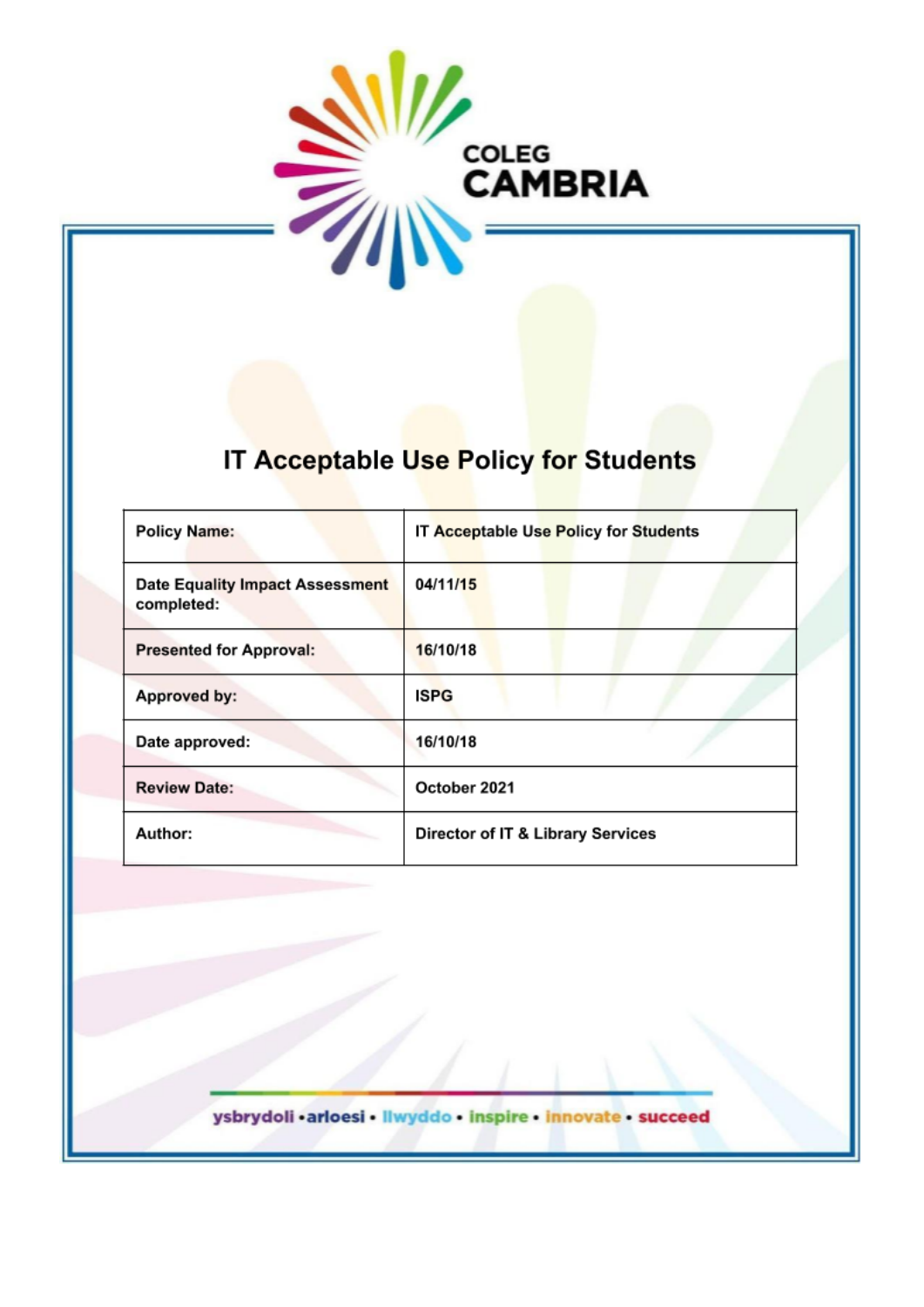

# **IT Acceptable Use Policy for Students**

This Policy documents the College's approach to acceptable use of its IT hardware and software resources by students.

The College provides computers and networked resources for student use in teaching classrooms and other resource areas. As part of this facility, Internet, Internet e-mail and College-owned software are available on the basis that they provide relevant resources to assist students whilst they study.

#### **Responsibilities**

By using a computer or mobile device belonging to Coleg Cambria you are agreeing not only to follow the rules in this Policy, but are also agreeing to report any misuse of the College network and resources to a member of College staff. 'Misuse' means any breach of this Policy or any other use that is not included in the Policy and which has the effect of harming another individual or his or her property or breaking the law.

These policies/procedures are reviewed annually prior to each academic year and it is your responsibility to keep up-to-date with any changes. Violation of this policy may result in disciplinary action being taken against you.

## **College IT Resources - Purpose and Use**

The College provides access to its computer hardware, networks and the Internet for educational purposes only. If you have any doubt about whether a contemplated activity is educational, you may consult with your tutor or the IT Services team to help you decide if a use is appropriate.

#### **Radicalisation**

Radicalisation is the process by which people come to support terrorism and violent extremism and, in some cases, then join terrorist groups. The use of College computers, devices or networks to access material related to violent extremism is prohibited. The college restricts access to illegal content including racist and hate material, and material that promotes violence or attack on individuals or institutions on the basis of religious, racial or gender grounds. Any student found to be accessing such materials will be reported under the College Safeguarding Reporting Process. This may lead to external agencies such as the Police being informed of the actions.

## **Privacy**

Network and Internet access is provided as a tool for your education. The College reserves the right to monitor, inspect, copy, review and store at any time and without prior notice any and all usage of the computer network and Internet access and any and all information transmitted or received in connection with such usage. All such information files shall be and remain the property of the College and no user shall have any expectation of privacy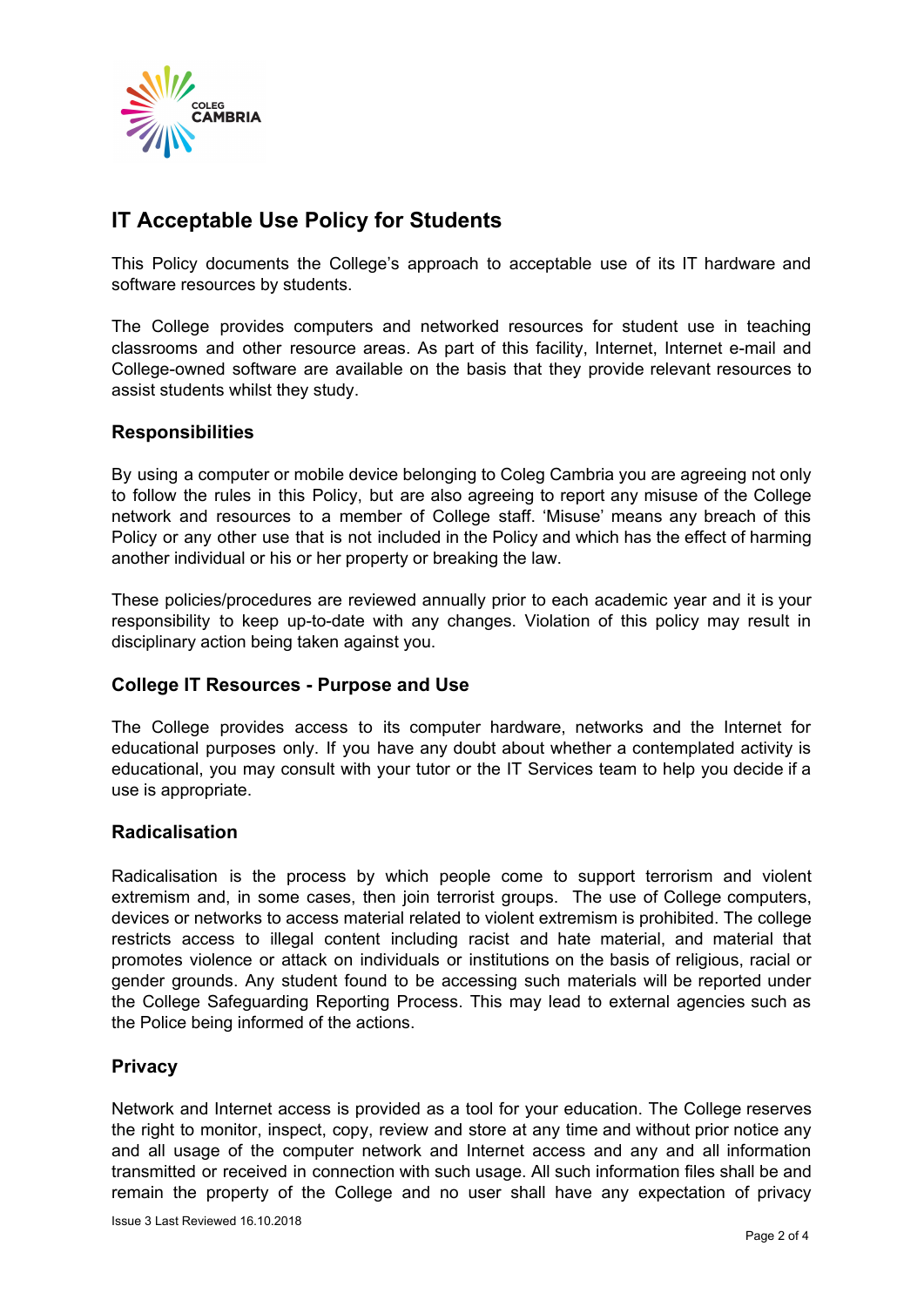

regarding such materials.

# **Copyright and Software Licences**

It is the policy of Coleg Cambria to respect all computer software copyrights and adhere to the terms and conditions of any licence to which Coleg Cambria is a party. The downloading and/or installation of unauthorised software is expressly forbidden. This includes software downloads from the Internet and from email.

Coleg Cambria will not condone the use of any software that does not have a licence and any student found to be using, or in possession of, unlicensed software will be the subject of disciplinary procedures.